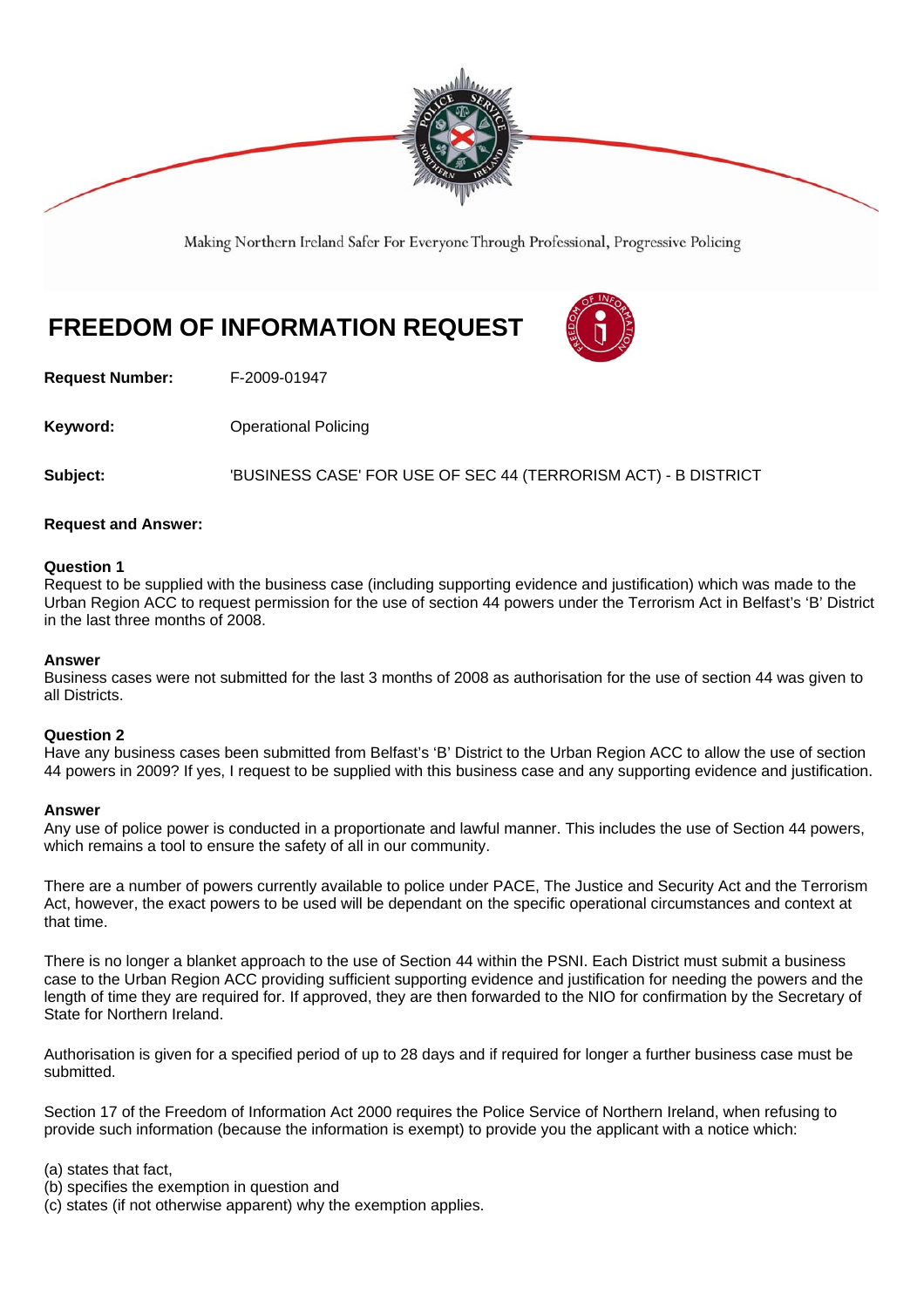# **Absolute Exemptions**

Section 40 (2) Personal Information

Section 44 (1)(a) Information covered by Prohibitions on Disclosure

# **Qualified Exemptions**

Section 31(1) (a)(b)(c) Law Enforcement

Section 38 (2) Health and Safety

# **HARM**

The essence of the work undertaken by the PSNI is to protect both individuals and society as a whole.

Crime Operations Department PSNI is entrusted with a considerable amount of information. It has an important role in countering the many threats against society. The flow of information is essential to its work and any release of information in relation to question 2 could compromise the confidence of individuals supplying information.

The safety of the community, police officers and staff is of paramount importance to the PSNI. Due to the significant threat from dissident republicans in Northern Ireland, this may in the short term, influence the style of service PSNI deliver. The release of the information in relation to question 2 could put the community, police officers and staff unnecessarily at risk.

Operational procedures, methodology and tactics must be protected by the correct application of exemptions. This is because the release of this type of information would rarely be in the Public Interest and may reduce the PSNI's capability to perform its overall functions under the Police (NI) Act 2000, which states:

"It shall be the general duty of police officers –

- (a) to protect life and property;
- (b) to preserve order;
- (c) to prevent the commission of offences;
- (d) where an offence has been committed, to take measures to bring the offender to justice."

The European Convention of Human Rights states under Article 2 that each person has the right to life. Section 38 of the Freedom of Information Act 2000 also protects an individual's physical health and mental wellbeing whether the harm is real or perceived. Therefore the PSNI consider that by releasing the information you have requested in relation to question 2 may have the potential to identify different person/s and would not be in keeping with the Act.

Public authorities are in general, exempt from the Act's duty to provide access to 'personal data' (as defined in the Data Protection Act 1998).

Where an application for information is made by someone other than the 'data subject' disclosure of that information will often constitute a breach of the Data Protection Act and consequently the public authority will usually be exempt from its duties under the Act as a result of Section 40 (2).

# **Public Interest Test**

The public interest test relevant is as follows: -

# **Favouring Disclosure**

# **Accountability**

The release of information could enable the public to have a better understanding of the efficiency and effectiveness of the police service.

# Media and Public Interest

To satisfy the media and public interest.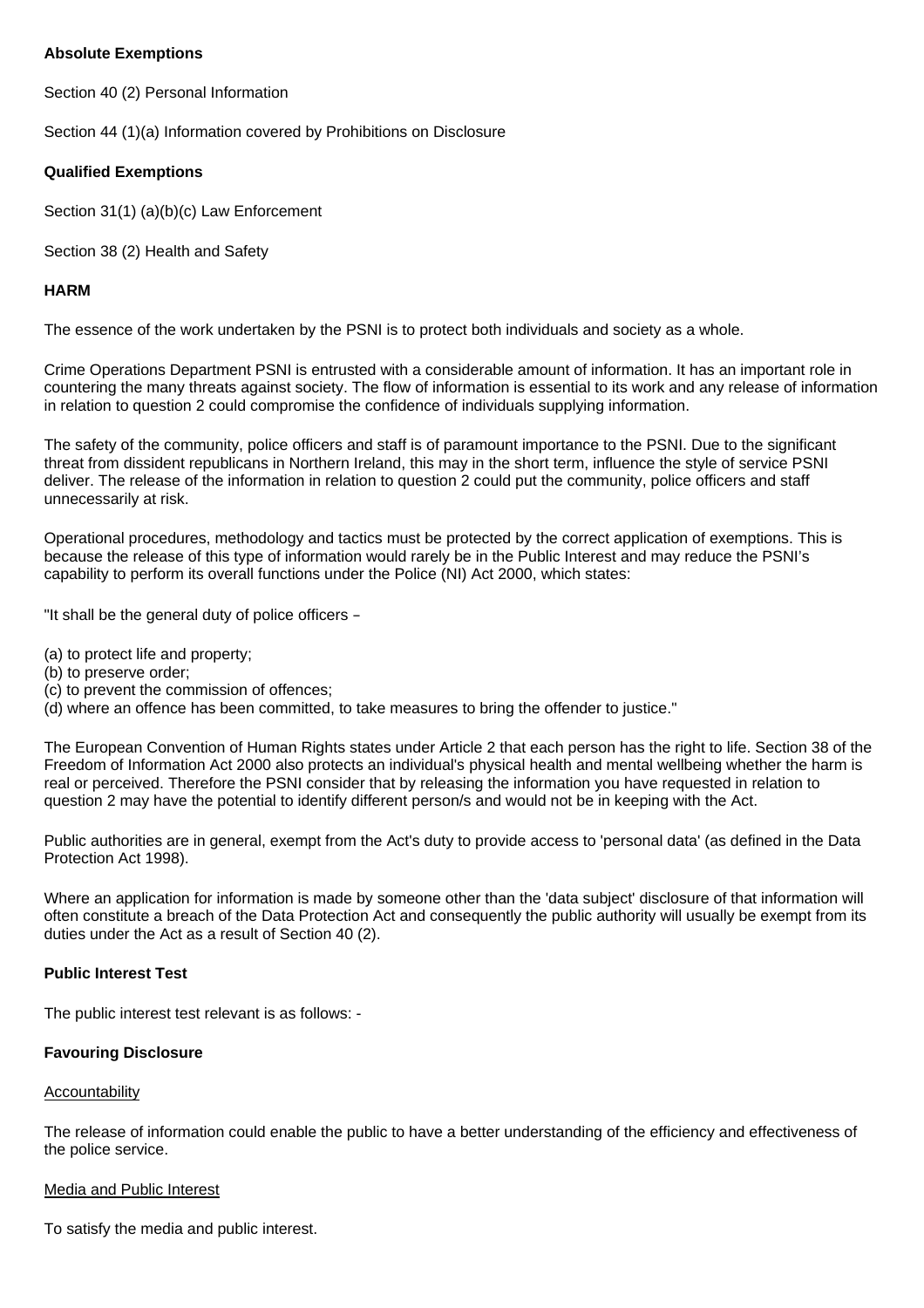## Public Debate

Where the release of information would contribute to the quality and accuracy of public debate.

# **Considerations Favouring Non-Disclosure**

## Efficient and effective conduct of the service.

It would not be in the public interest to release information that may prevent or hinder current and future police investigations and regulatory enforcement.

## Investigations

It would not be in the public interest to release information that may still be of assistance the PSNI in relation to any unresolved investigations.

## Flow of Information to the Service

Where releasing information would act as a deterrent to the Public to provide information to the Service. With this relationship impeded, it would be more difficult for the Service to gather information required to perform its Public service functions.

# **Balancing Test**

After weighing up the competing interests PSNI have determined that the disclosure of the information would not be in the public interest.

In addition, the PSNI can neither confirm nor deny that it holds any other information as the duty in Section 1(1)(a) of the Freedom of Information 2000 does not apply by virtue of the following exemptions:

## **Absolute Exemption**

Section 23(5) Information Supplied by or relating to Security Bodies

# **Qualified Exemption**

Section 24 (2) National Security

Section 23 is a classed based absolute exemption and therefore there is no need to explain the public interest considerations in this area, it is though required that PSNI articulate the public interest considerations for the use of NCND within exemption Section 24.

#### **HARM**

The release of information under FOIA must be considered a release of information to the world as a whole. Therefore, simply confirming or not that any additional information were held could disclose sensitive information.

To neither confirm nor deny any additional information could identify any intelligence held by the PSNI to any interested criminal group or organisation in respect of specific threats made to their Officers. The harm in doing this is that the criminal and terrorist fraternity can then potentially gauge the level and exchange of intelligence with other partner's, identify police tactics and reveal operational capabilities that currently exist within the PSNI law enforcement process. Such a disruption could subsequently damage national security in reducing the ability and manner in which the PSNI would be able to effectively protect the safety and well being of its community.

Confirming or denying any additional information could lead to individuals being personally identified and their own and family's safety endangered should the information be acted upon by an individual or criminal organisation intent on breaching current PSNI security processes.

# **Public Interest Test**

The public interest test is as follows: -